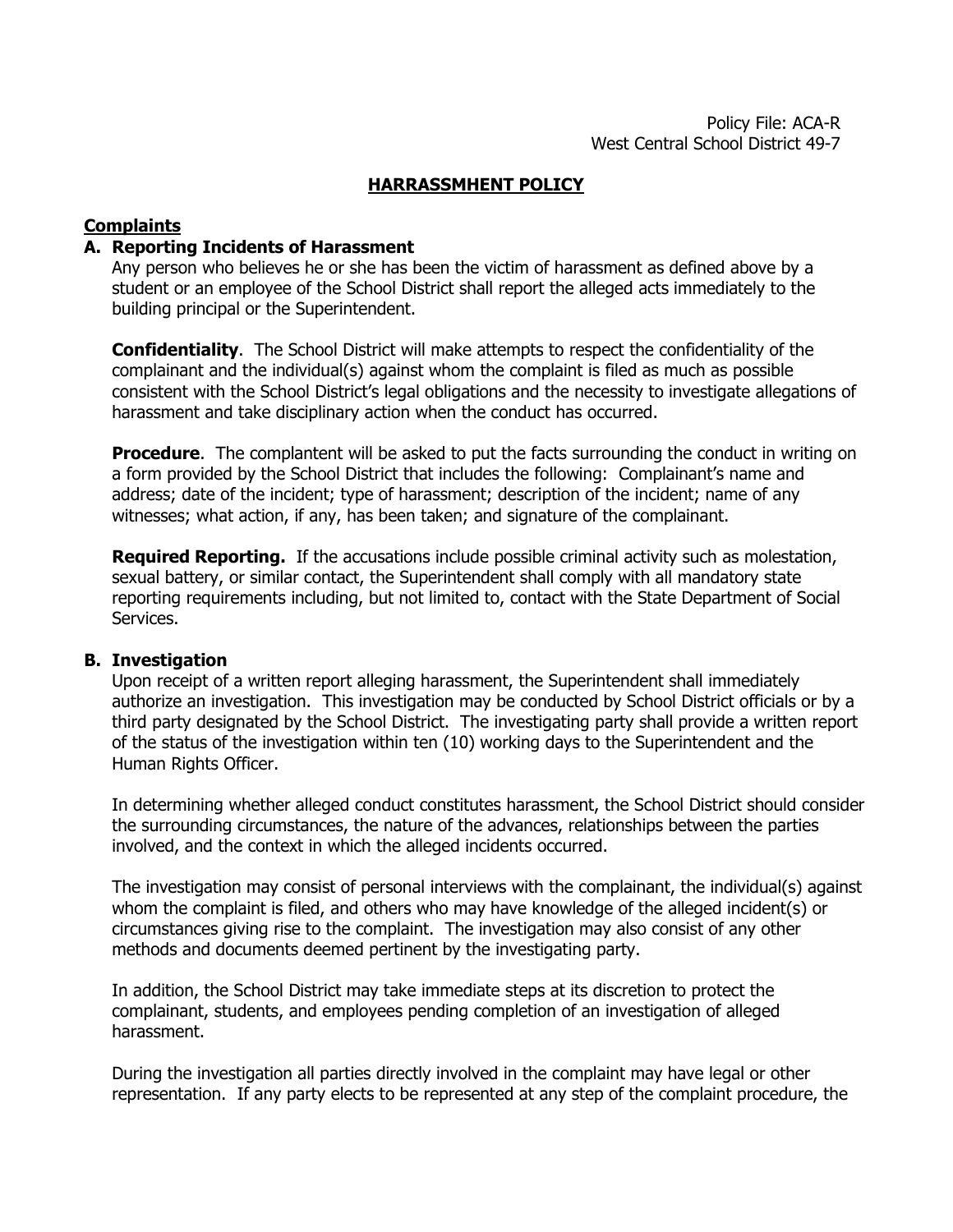name of the representative must be declared in writing to the Superintendent within two (2) days of the filing of the complaint, notification of any investigation, or the filing of any appeal.

### **C. Prohibition against Retaliation**

The School District will discipline any individual who retaliates against any person who reports alleged harassment or who retaliates against any person who testifies, assists, or participates in any investigation, proceeding, or hearing related to a harassment complaint.

Retaliation includes, but is not limited to, any form of intimidation, reprisal, or harassment. Retaliation is itself a violation of federal and state laws prohibiting discrimination and may lead to separate disciplinary action against an individual.

If any school personnel or student who has filed a complaint or has testified, assisted, or participated in the investigation of harassment believes that he or she has been retaliated against because of his or her participation, he or she should follow the procedures set forth above.

### **D. False Charges**

Charges found to have been intentionally dishonest or made maliciously without regard for truth may subject complainants to disciplinary action.

### **E. Discipline**

Any School District action taken pursuant to this policy will be consistent with requirements of applicable collective bargaining agreements and School District policies. The School District will take such disciplinary action it deems necessary and appropriate, including but not limited to, warning, suspension, or immediate discharge to end harassment and prevent its recurrence.

If any employee or student who files a written complaint is dissatisfied with the handling of that complaint, he or she may utilize the grievance procedure as described in the West Central School District's Policy Manual.